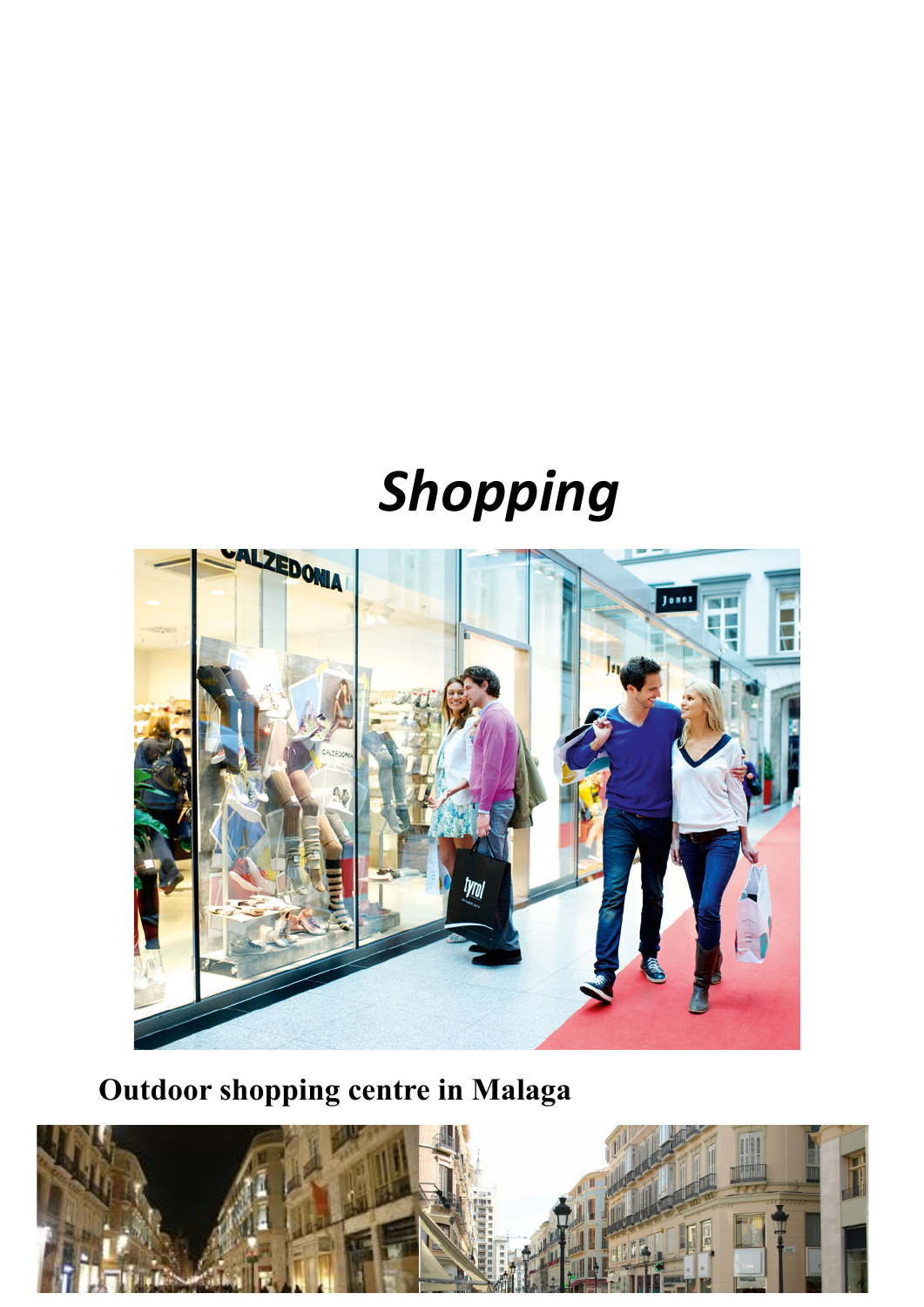Larios Street is one of the most exclusive streets in Málaga City, is the backbone of the city's main shopping district in the open air. Get an ice-cream made with artisan recipes – try nougat, for instance, or a legendary blanco y negro (iced coffee with vanilla ice-cream) – in ice-cream parlours established in the past century, as you enjoy your window shopping experience. Granada and Calderería are two streets lined with charming shops. The area around the Cathedral rewards shoppers too.

### **Department stores in Malaga**



#### *Vialia – Maria Zambrano* Explanada de la Estación, s/n

Vialia Málaga María Zambrano station transforms the old railway station into one building of two floors and provides a variety of shops, thirteen cinemas with 2,500 seats and a seven-story hotel. The first complex will maintain its boiling Malaga, relentlessly, every day of the calendar. Open from 10:00 to 2:00

#### *El Corte Ingles* Avenida de Andalucía, 4 y 6

El Corte Ingles is one of the world's leading department store and a benchmark in the Spanish distribution. With over 70 years of experience, the Group has maintained from the outset a policy of customer service and a constant interest in adapting to the tastes and needs that society demands.

#### *Larios Centro* Ayda La Aurora s/n

Larios Centro is located in one of the best areas of Malaga, next to Avenue de Andalucía Its area is 45,076 m2, spread over two floors. It also has two upper floors where a large parking lot is located

## **Shopping in Marbella & Puerto Banus**